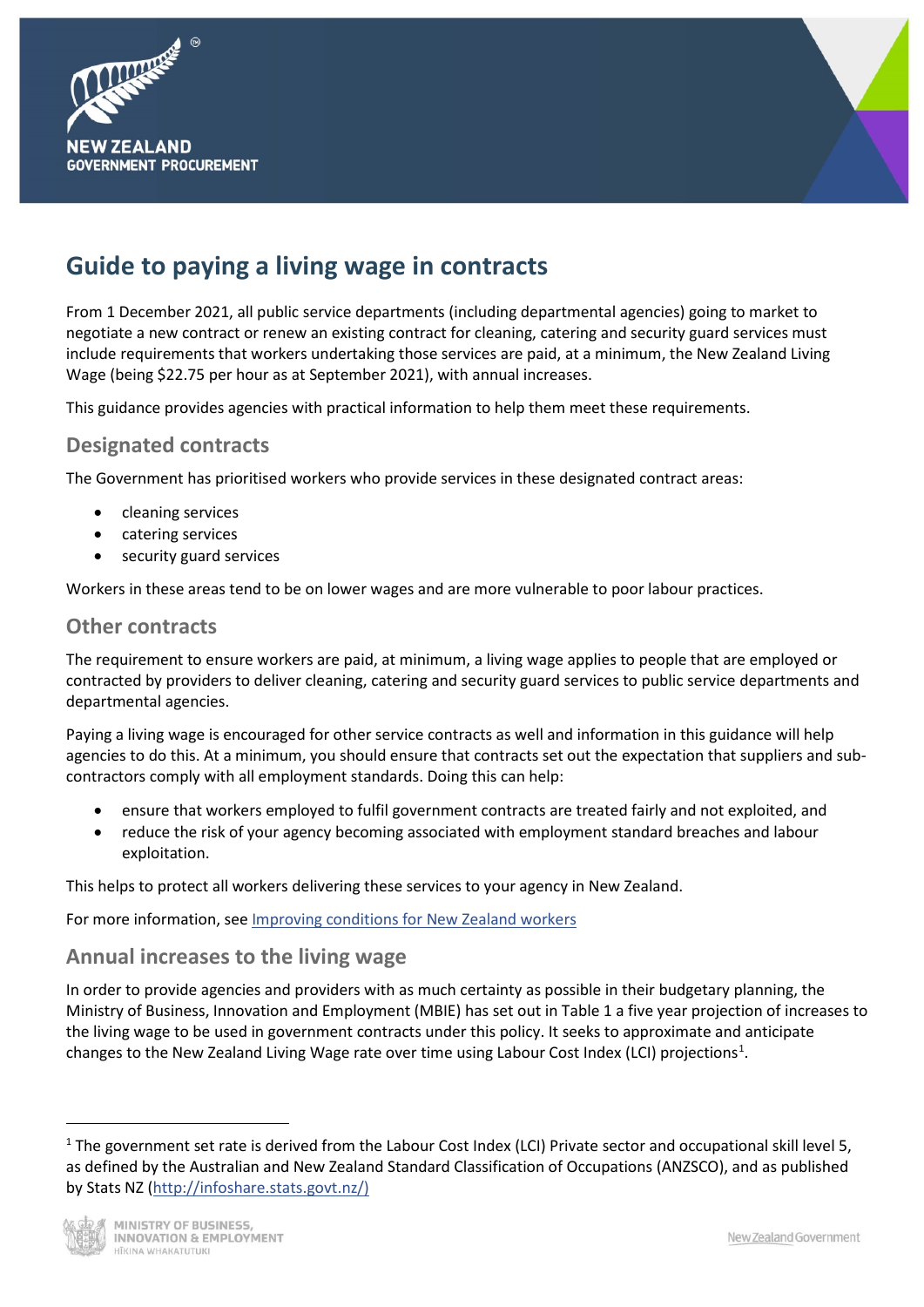

#### **Table 1: Living wage in contracts rate**

| Year                         | - August 2022 | December 2021 September 2022 September 2023 September 2024 September 2025<br>- August 2023 | <b>August 2024</b> | <b>- August 2025</b> | <b>August 2026</b> |
|------------------------------|---------------|--------------------------------------------------------------------------------------------|--------------------|----------------------|--------------------|
| <b>Contract rate</b> \$22.75 |               | \$23.30                                                                                    | \$23.85            | \$24.45              | \$25.00            |

MBIE will review the five year rate increases annually for alignment with the New Zealand Living Wage. MBIE reserves the right to make adjustments as appropriate, including if the rate is materially out of step with the New Zealand Living Wage. Any amended table will be re-published on 1 September each year on MBIE's website.

Any adjustments in the rates would only apply to new contracts or renewed contracts that are entered into after that date. Agencies with existing contracts do not need to require providers to amend their existing terms to align with the changed rates, until those contracts are renewed.

For relevant long term contracts featuring automatic, 'roll-over' extension arrangements ('evergreen' contracts), agencies are expected to implement living wage requirements by variation to contract within the first two financial years of the policy coming into effect.

## **Procurement practice – example contract clauses and RFx questions**

#### **Contract clauses**

The following contract clauses aim to assist agencies to implement key aspects of this policy and their consistent application in government contracts. They set out:

- Application of the living wage to those workers directly undertaking cleaning, catering or security guards services in relation to the contract and how to build in the annual increases based on the rate published by MBIE.
- A simple mechanism for agencies to obtain assurances, on an annual basis, from a provider that the living wage is being paid, including requiring reasonable supporting evidence.
- A right to an audit to ensure compliance.
- A provision to ensure that the requirement to pay a living wage to workers flows down through all subcontracting arrangements.

**Minimum Living Wage Rate**

**X.1 Definitions:** For the purposes of this clause X:

**"Minimum Living Wage Rate"** means, during the applicable period, such hourly rate as set out in [insert link to relevant MBIE website that will set out the reference hourly rate], as updated from time to time.

**"Specified Role"** means any functional role as a cleaner, caterer and/or security guard.

**"Specified Person"** has the meaning given to that term in clause X.2.

**X.2 Minimum living wage rate:** The Supplier shall ensure that each person performing any Specified Role in connection with the Supplier's performance of this [agreement] ("Specified Person") is paid, for each hour worked, at a rate no less than the Minimum Living Wage Rate applicable at the time. Non-compliance with this provision shall be deemed to be a material breach of this [agreement].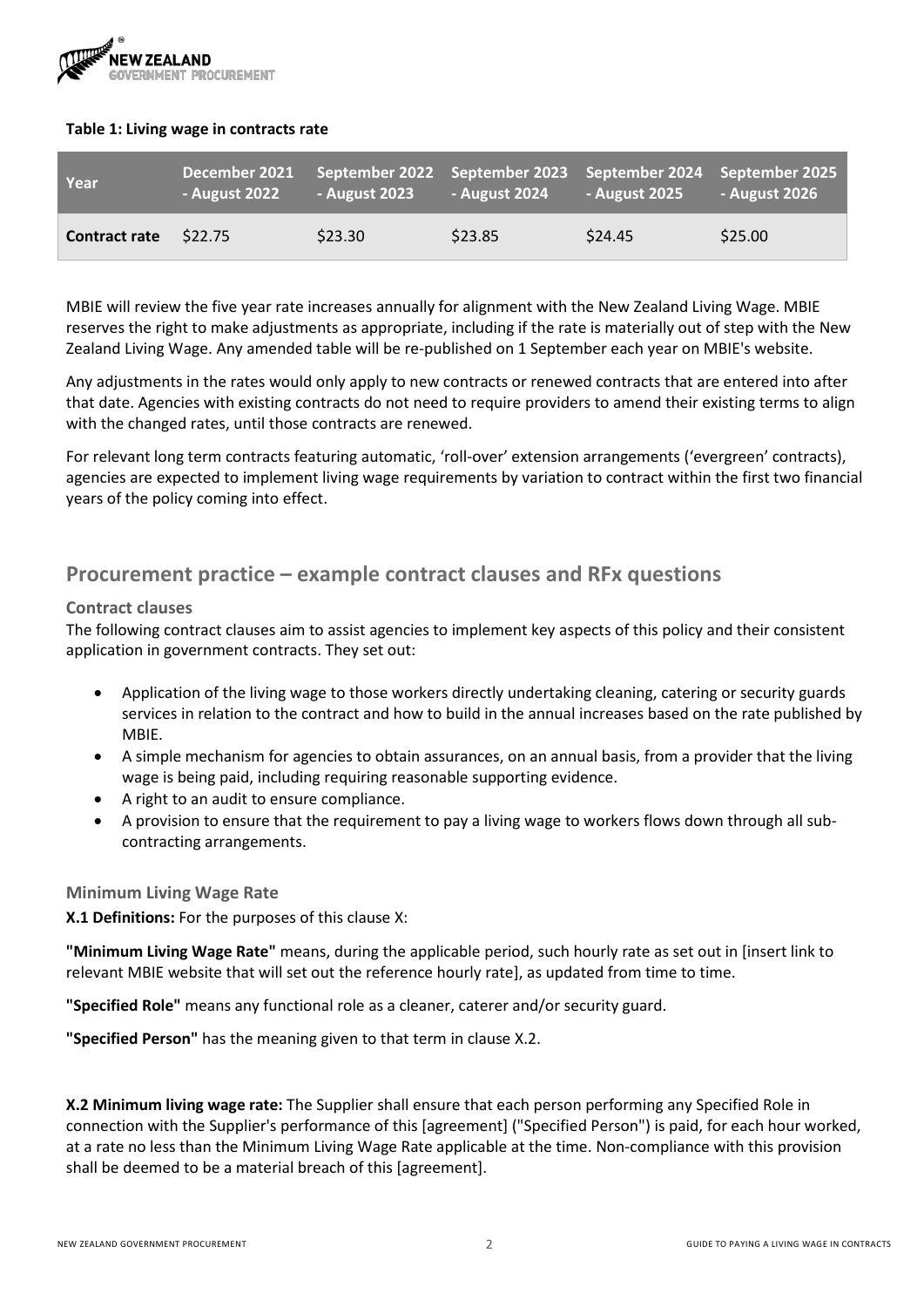

**X.3 Annual confirmation:** The Supplier shall, on a 12 monthly basis, provide written confirmation to the [Agency] that the Supplier has complied with its obligations in clause X.2. If required by the [Agency], the Supplier shall, within 7 days of receiving a request from the [Agency], provide to the [Agency] reasonable evidence of such compliance to support the confirmation.

#### **X.4 Audit:**

The [Agency] may at any time, with no less than [2 Business Days'] prior written notice, notify the Supplier that the [Agency] wishes to audit the Supplier's compliance with clause X.2. The Supplier shall assist the [Agency] in a timely manner with any such audit, including by making its premises, personnel, systems, information, data, accounts, documents and records available to the [Agency] or its nominee(s) if requested.

If the [Agency] is undertaking an audit under this [agreement] for any other purpose, the Supplier shall also offer to the [Agency] access to the information, data, accounts, documents and records required to audit the Supplier's compliance with clause X.2.

**X.5 Subcontractors:** The Supplier shall ensure that each of its subcontractors, and the subcontractors' own subcontractors, comply with the obligations included under clause X.2, in respect of each Specified Person they employ or contract with, as if those subcontractors were the Supplier. Non-compliance with this provision shall be deemed to be a material breach of this [agreement].

**Commentary on example contract clauses**

Clause X.1 sets out the relevant definitions used in this clause. Alternatively, these definitions can be moved to the main definition clause in the agreement.

Clause X.2 sets out the central obligation of the Supplier to ensure all relevant personnel undertaking cleaning, catering and security guard roles are paid at least the "minimum living wage rate", and that this rate shall reflect the rates published by the Ministry of Business, Innovation and Employment (adjusted from time to time). This is a minimum, not a maximum, rate. Breach of this clause is expressly identified as being a material breach of the agreement, so that the Agency has the option to terminate the agreement for non-compliance by the Supplier, even if the agreement only permits termination for material (as opposed to any) breach of that agreement.

Clause X.3 provides a simple mechanism for the Agency to obtain some assurance from the Supplier that it has met its obligation to pay the "minimum living wage rate". The agency can require reasonable supporting evidence.

Clause X.4 provides the Agency with the ability to obtain further assurance by way of undertaking an audit of the Supplier's compliance with its "minimum living wage rate" obligations, including by requiring the Supplier to offer the Agency access to relevant information and records on its "minimum living wage rate" obligations. The Agency could also obtain this assurance where the Agency is simply undertaking a more general audit of the Supplier as required by another audit obligation in the agreement.

Clause X.5 obliges the Supplier to require its contractors and sub-contractors to also pay the minimum living wage rate to the cleaners, caterers and security guards they employ. This is intended to prevent the Supplier from circumventing the obligation through employing the cleaners, caterers and security guards as contractors or subcontractors. As for clause X.2, breach of this clause is expressly identified as being a material breach of the agreement, so that the Agency has the option to terminate the agreement for non-compliance by the Supplier, even if the agreement only permits termination for material breach of that agreement.